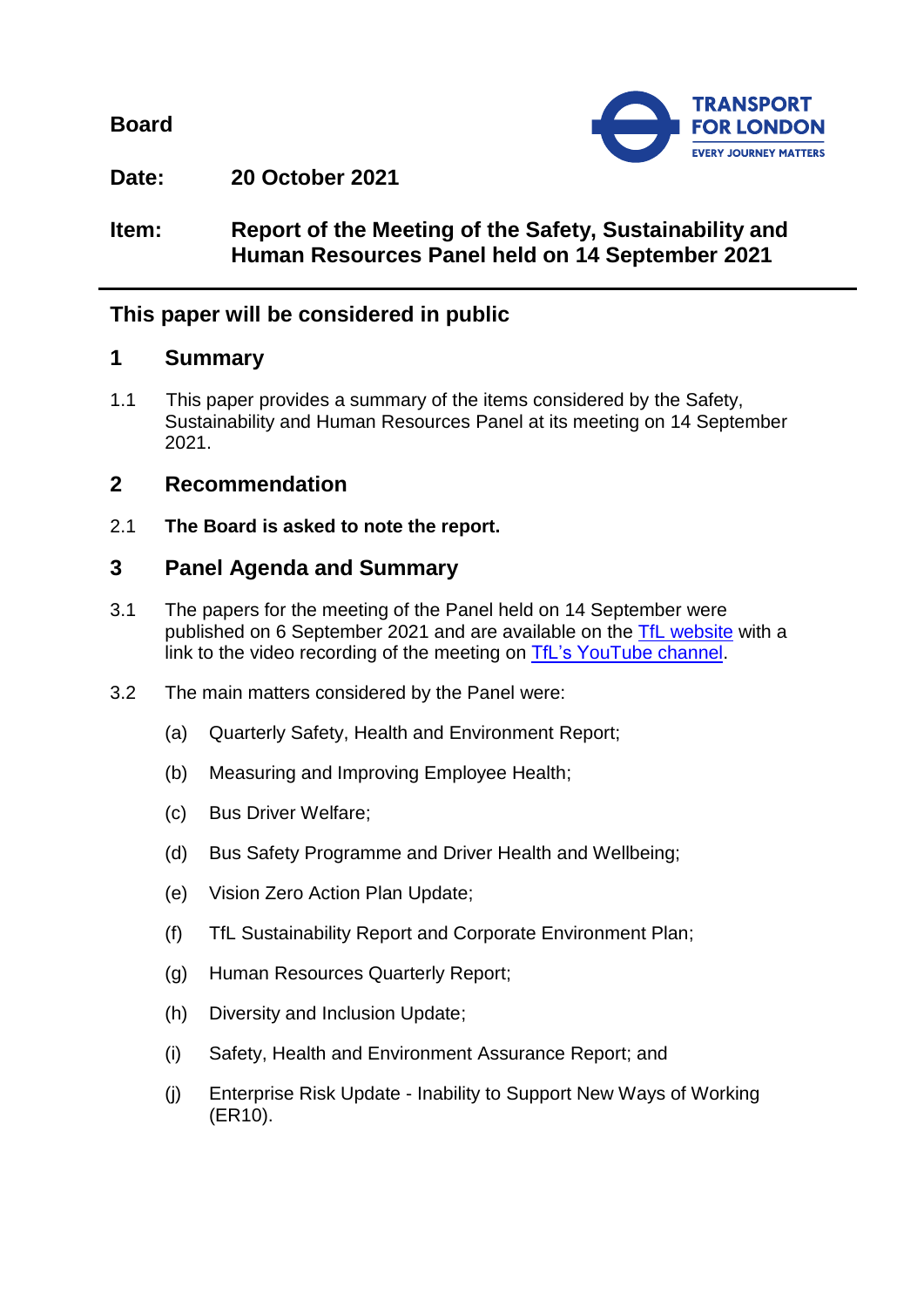3.3 A summary of the items considered at the meeting is provided below. The more detailed minutes of the meeting will be published ahead of the meeting of the Panel on 2 December 2021.

## **4 Issues Discussed**

## **Quarterly Safety, Health and Environment Report**

- 4.1 The Panel noted the safety, health and environmental performance for London Underground (LU), TfL Rail, Surface Transport (including London Overground) for Quarter 1 2021/21 (1 April to 26 June 2021). Most of the data presented covered this range, except for some road safety and work-related violence data which was clearly highlighted. Two notable safety incidents which occurred outside the reporting period were also raised.
- 4.2 The road, bus and public transport workforce safety scorecard measures had been met. The public transport customer safety scorecard measure was not met, with slips, trips and falls as the main cause of customer injuries and incidents on stairs and escalators remained high.
- 4.3 Lower than normal passenger numbers and on street activity continued as tighter Government restrictions remained in place due to the coronavirus pandemic. Across the public transport network, there were no accidental customer or workforce deaths, however serious injuries had increased to a total greater than any quarter throughout 2020/21. Fifteen people were killed and early estimates indicated 849 people were seriously injured on London's streets in Quarter 1. More people cycling were killed or seriously injured compared to other transport modes, followed by powered two-wheeler drivers and then people walking. However, the risk of being killed or seriously injured per journey was falling for people cycling, which reflected a significant increase in the number of people cycling, and a change in where, when and why people were cycling.
- 4.4 Outside of Quarter 1, two notable road safety incidents occurred; the death of a person cycling at Holborn gyratory involving an HGV and a collision between two buses at Victoria bus station which resulted in two serious injuries and a fatal injury.
- 4.5 Ninety-five people who worked on the transport network had tragically lost their lives to Covid-19 since the start of the pandemic. Covid-19 remained the top cause of short-term absences in Quarter 1 but fell from the first to third most common cause of long-term absence when compared to the previous quarter. Absences related to mental health and musculoskeletal issues were the most significant causes of long-term absences and remained the focus of TfL's preventative measures.
- 4.6 TfL's electricity consumption in Quarter 1 reflected the near normal operation of services and included the reopening of the Waterloo & City line for the first time since March 2020. Consumption was 31 per cent higher compared to the same quarter last year due to reduced service levels as a result of the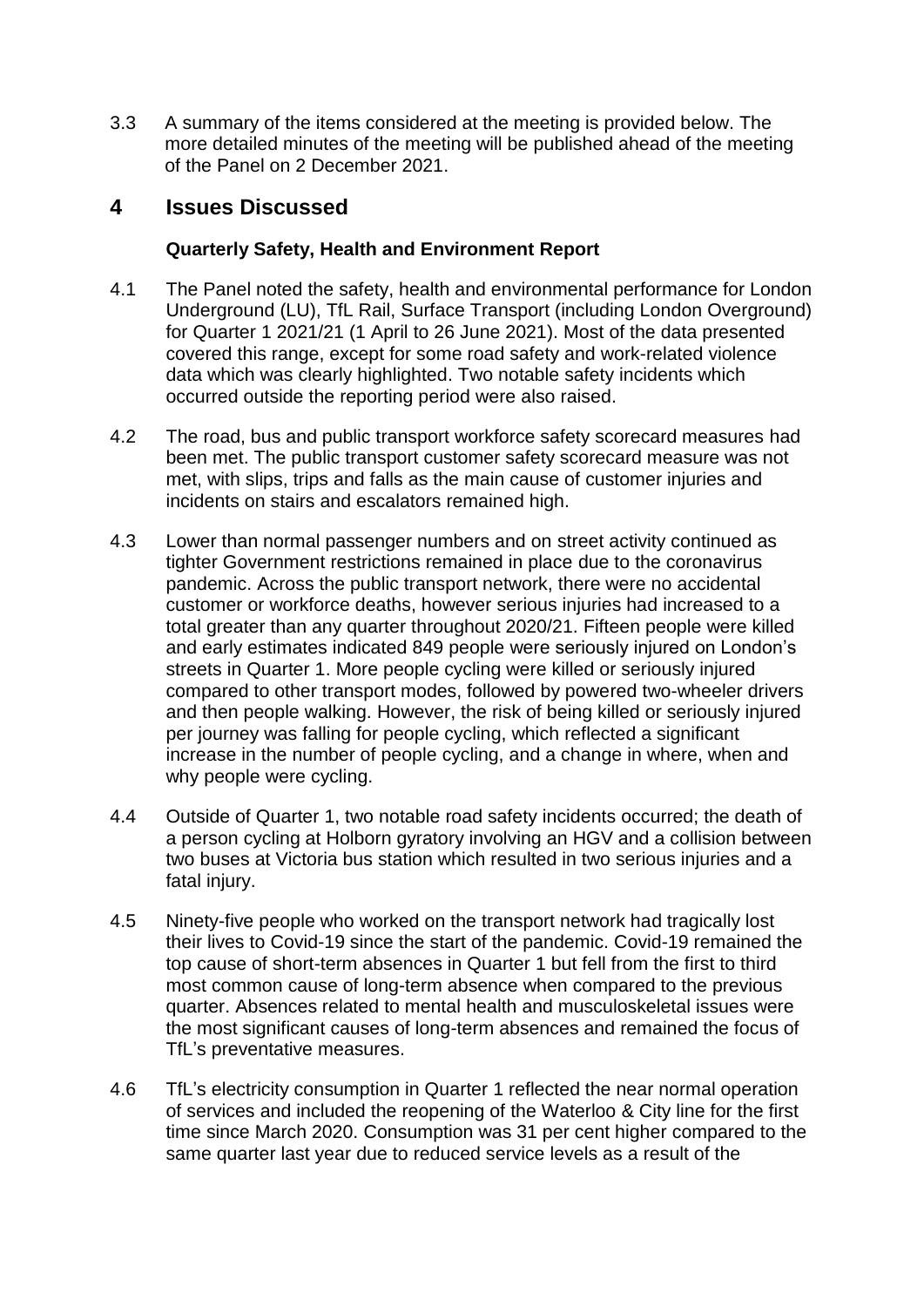pandemic. Carbon emissions were only 21 per cent higher, partly offset by grid decarbonisation.

## **Measuring and Improving Employee Health**

- 4.7 The Panel noted the paper, which provided an update on the progress of a health and wellbeing programme for London bus drivers, as well as steps that TfL was undertaking to improve and support the health of its own employees.
- 4.8 The pandemic highlighted the impact preventable underlying conditions such as diabetes, hypertension and obesity could have by increasing the risk of poor outcomes amongst those suffering with Covid-19. Social inequalities also affected outcomes and impacted on general health and wellbeing. Improved health and wellbeing benefitted not only individual employees but also the organisation, resulting in improved attendance, engagement and productivity.
- 4.9 There were several elements to ensuring that any health and wellbeing initiatives brought benefits to employees, such as ensuring initiatives were data driven and evidenced based. Any interventions should be rigorously evaluated to determine their benefit and benchmarked both internally and externally.
- 4.10 TfL valued employee health and wellbeing and had much already in place to support employees. However, there was more that could be done and improved reporting on health data was key. TfL worked closely with its contractors to consider how it could influence the health and wellbeing of their staff, either through contractual obligations and/or as an exemplar of employee best practice. The work TfL was taking with the bus operators to improve health among bus drivers was an example of its commitment to support contractors.

#### **Bus Driver Welfare**

- 4.11 The Panel noted the paper, which provided an update on workstreams in progress to improve bus driver welfare, including the provision of toilets and bus driver welfare facilities such as mess rooms.
- 4.12 Providing good bus driver facilities aligned with the Mayor's Transport Strategy by ensuring that the bus network was operationally efficient and reliable and therefore met customer expectations. TfL was committed to ensuring that drivers had access to toilets and welfare facilities to carry out their crucial role. The pandemic had impacted the availability and capacity of existing driver welfare facilities and TfL had rapidly responded to address this by providing temporary toilets and expediting plans to provide more mess room capacity to allow social distancing.
- 4.13 TfL continued to engage with bus drivers, operators and Unite to ensure that, as bus routes changed, they were assigned the correct priority within the programme and new toilet facilities were delivered on the highest priority routes. Opportunities for developers to provide facilities for bus drivers would continue to be identified as part of Section 106 planning contributions and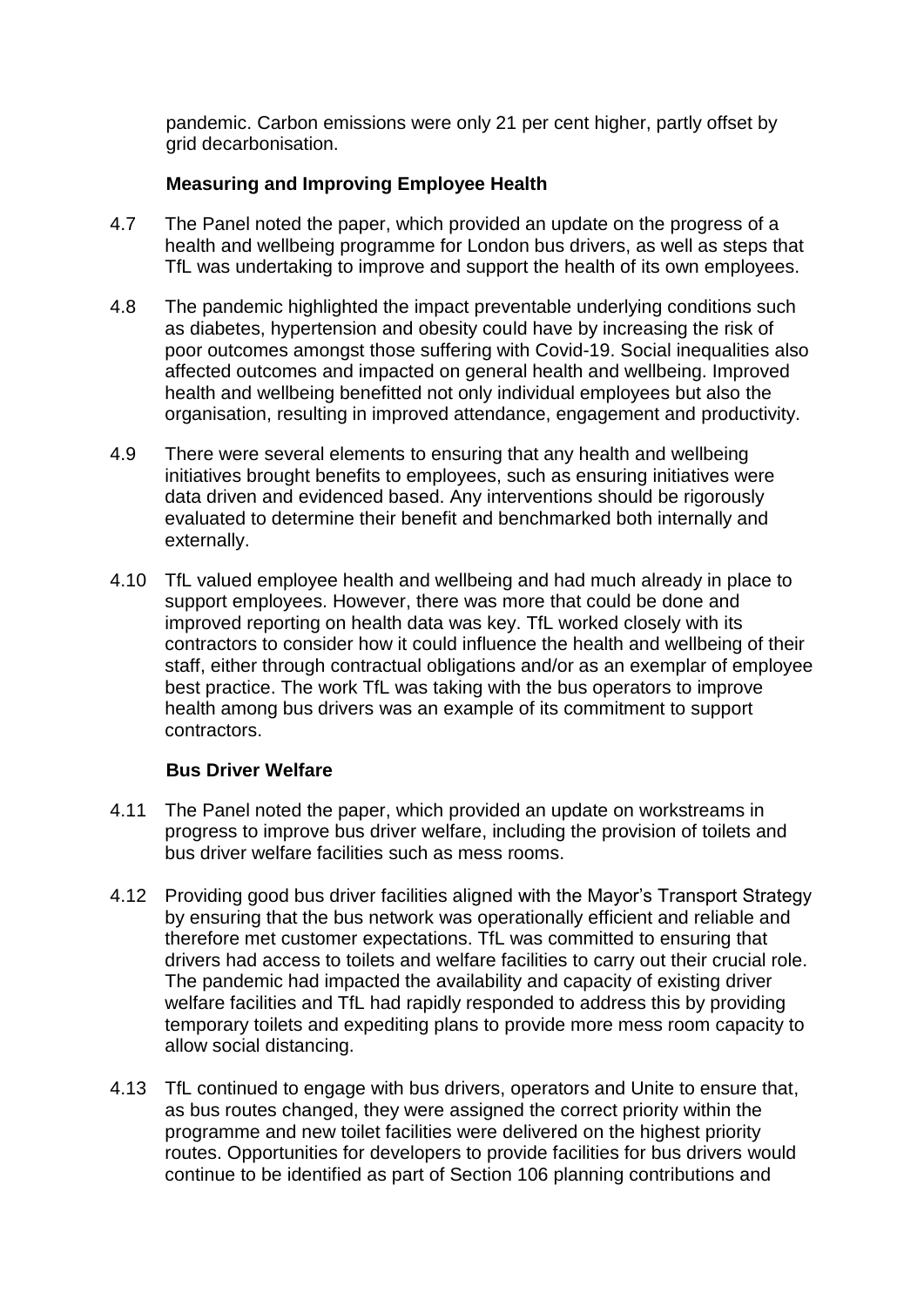other negotiated agreements. TfL continued to identify driver relief facilities in need of renewal and progress projects to ensure facilities met the needs of drivers.

## **Bus Safety Programme and Driver Health and Wellbeing**

- 4.14 The Panel noted the paper, which provided an update on the progress of the Bus Safety Programme as well as the emerging work on Driver Health and Wellbeing, in response to the longer-term recommendations made by University College London's Institute of Healthy Equity report into driver deaths as a result of Covid-19.
- 4.15 The number of people killed or seriously injured in or by a bus fell by 38 per cent to 132 people between 2019 and 2020, which was the lowest number on record. While this reduction had exceeded the 2022 target, there was still more to do to ensure reductions continued in those killed and seriously injured in the move out of the pandemic.
- 4.16 The retrofit roll-out of Intelligent Speed Assistance technology began in July 2021 and the programme was expected to deliver 1,200 buses in the first tranche. Future tranches would be subject to the next Government funding settlement.
- 4.17 The safety training programme for London bus drivers commenced in May 2019 but delivery had been severely impacted by the pandemic, with suspensions of all classroom-based training during lockdowns and time taken to ensure Covid-19 safe training environments. TfL was working with operators to establish a revised end date for the training with an intended target of all drivers receiving training by March 2022.
- 4.18 More frequent voluntary health assessments for drivers were being introduced in the form of self-assessment kiosks to help detect health conditions, such as hypertension, diabetes and heart disease at an earlier stage. The kiosks would signpost drivers to additional support available from their operator, Employee Assistance Programmes and other external resources. This enabled bus operators to assist drivers in getting the help they needed and built on the open culture work of the fatigue management programme.

## **Vision Zero Action Plan Update**

4.19 The Panel noted the paper, which set out the intention to publish an update to the 2018 Vision Zero Action Plan, as well as an overview of the purpose and content of the document. The final draft would be shared with the Panel prior to publication in autumn 2021.

## **TfL Sustainability Report and Corporate Environment Plan**

4.20 The Panel noted the paper, which contained an overview of the purpose and content of the Sustainability Report alongside, and supported by, a Corporate Environment Plan for the first time in 2021, and outlined TfL's approach to sustainability and environment to customers, staff and suppliers.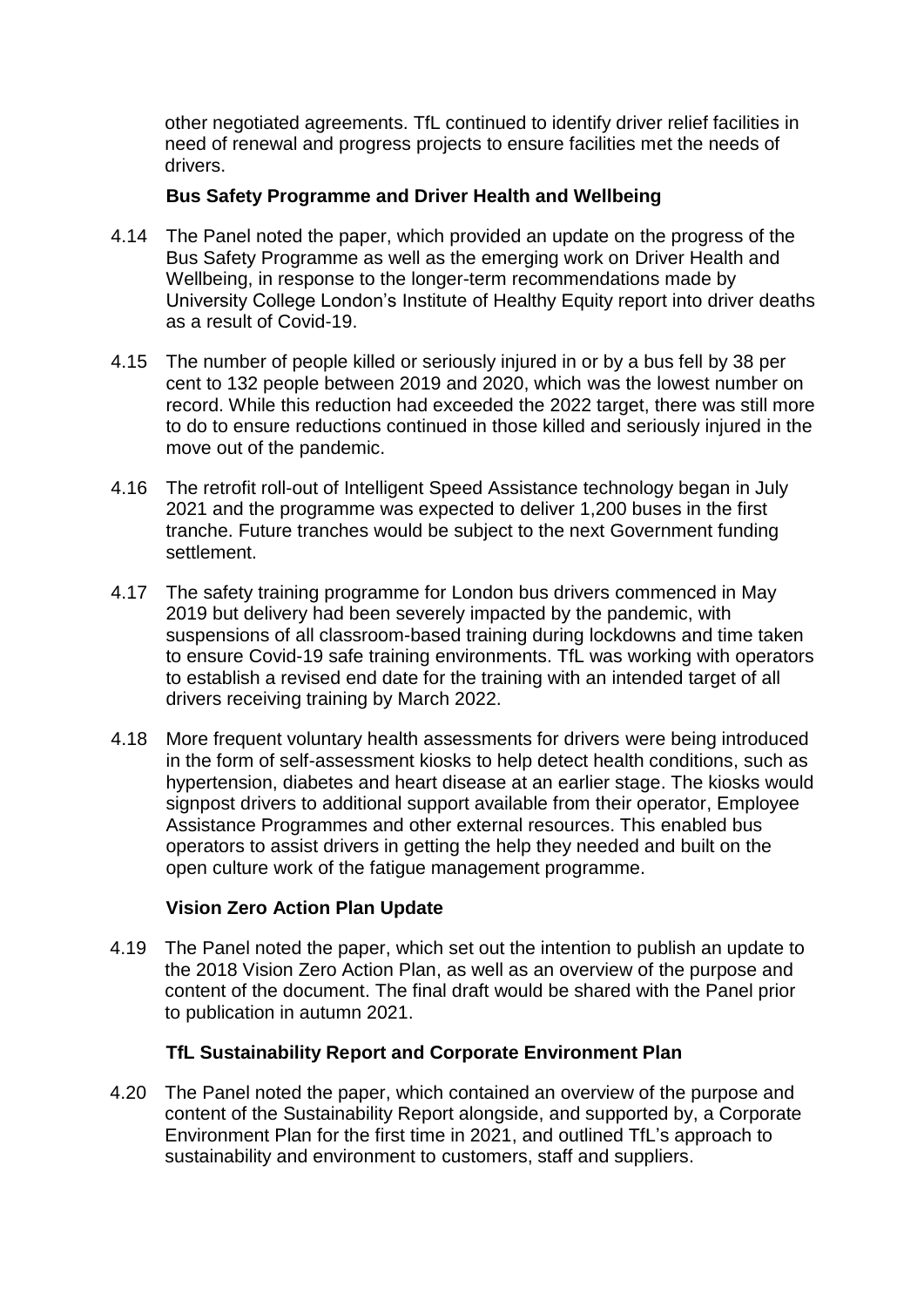- 4.21 The Sustainability Report was a wide-ranging report that aimed to capture the social, economic and environmental benefit TfL delivered and to track progress. It provided an account of work to date and included key metrics to measure performance. The Corporate Environment Plan set out TfL's future approach to improving its organisational performance. It was a forward-looking plan with a focus on the environment strand of sustainability, providing more detail on its ambition, targets and plans.
- 4.22 The report and plan were subsequently published on 30 September 2021.

## **Human Resources Quarterly Report**

- 4.23 The Panel noted the paper, which provided an update on key Human Resources (HR) led activities and performance for the period July - September 2021.
- 4.24 Updates included people performance against TfL scorecard measures and further details on TfL's ongoing response to the coronavirus pandemic, including the move toward office re-occupation and transition to a hybrid way of working. It also included updates on activity delivered across the HR function aligning to three of TfL's top People Priorities: a more inclusive and diverse organisation; an engaged, motivated and healthy workforce; and the right people, skills and capacity to deliver the Business Plan.
- 4.25 The first key indicator of progress against the people scorecard measures would be the results of the annual Viewpoint staff survey, which was subsequently launched in October 2021, following which an informal briefing would be provided for Members.
- 4.26 The recently finalised refreshed equality objectives would be communicated across the organisation and delivery teams would be accountable for the individual initiatives to develop delivery plans. The objectives would form a foundation to the ongoing development of TfL's future focused diversity and inclusion strategy, Action on Inclusion, scheduled to be published in January 2022.

## **Diversity and Inclusion Update**

- 4.27 The Panel noted the paper, which provided an overview of the work delivered and planned, that would help to ensure TfL's workforce was more reflective of London and would create and embed a fairer and more inclusive culture.
- 4.28 TfL was committed to delivering on equality and fairness in its recovery from the pandemic. London's diversity was one of its greatest assets and TfL was working to make its workforce better represent the city it served, especially at senior levels. The environment it was operating in was uncertain and this was having an impact on the ability to attract and retain leaders.
- 4.29 TfL was taking action to address diversity within the organisation, from building diverse pipelines for future leaders to supporting those ready for a leadership role. This year it was launching its Action on Inclusion strategy to ensure a